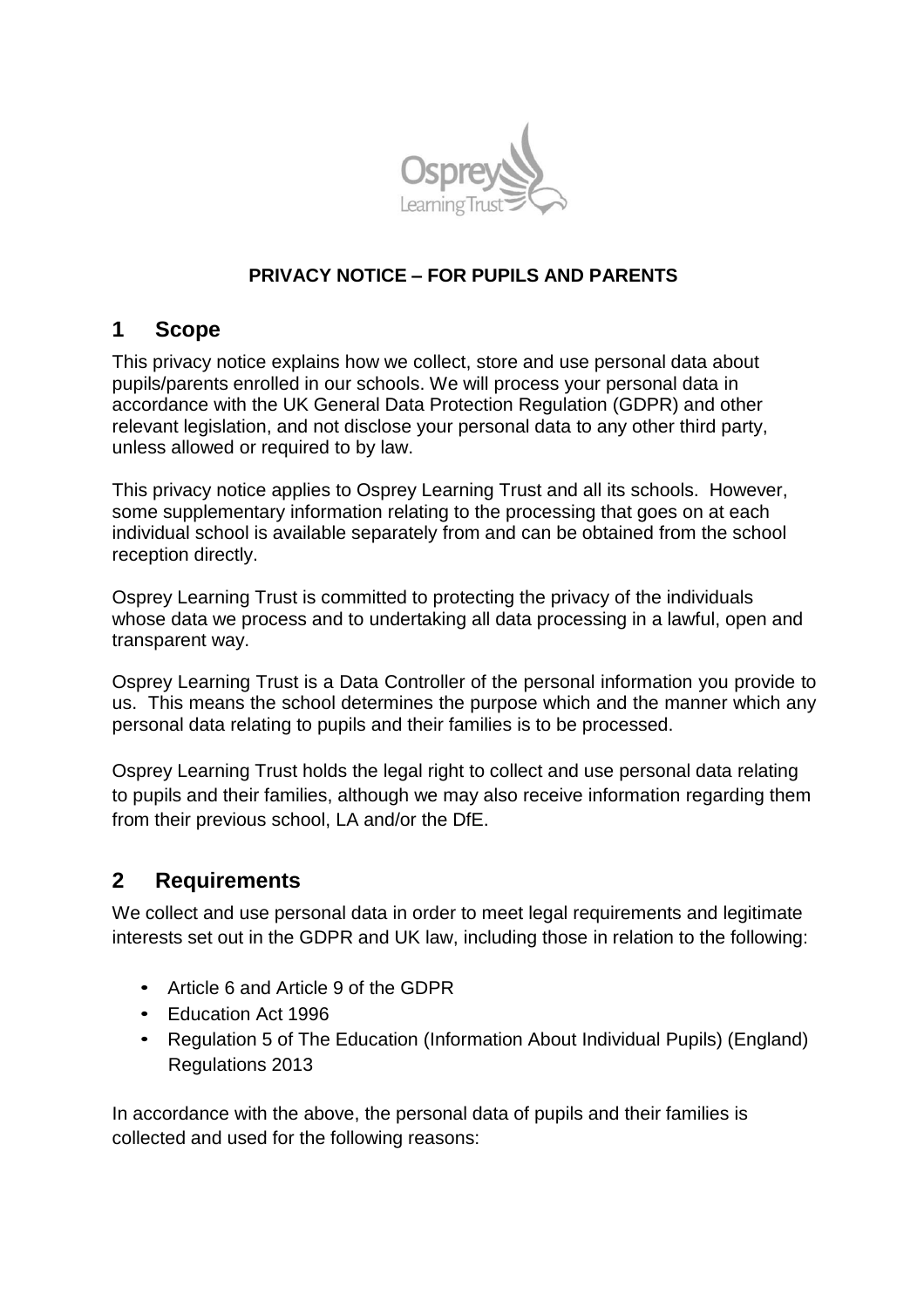- To support pupil learning
- To monitor and report on pupil progress
- To provide appropriate pastoral care
- To assess the quality of our service
- To comply with the law regarding data sharing
- To safeguard pupils

### **Collecting pupil information**

Whilst the majority of pupil information you provide to us is mandatory, some of it is provided to us on a voluntary basis. In order to comply with the General Data Protection Regulation, we will inform you whether you are required to provide certain pupil information to us or if you have a choice in this.

| For all pupils                                | Personal<br>Information                           | Name, Date of Birth, Gender, Year Group, Class, Address, Contacts<br>Dietary needs, dietary preferences<br>Medical practice address and telephone number<br><b>Medical conditions</b>                                                                                                                                                                                                                                                                                                                                                               |  |
|-----------------------------------------------|---------------------------------------------------|-----------------------------------------------------------------------------------------------------------------------------------------------------------------------------------------------------------------------------------------------------------------------------------------------------------------------------------------------------------------------------------------------------------------------------------------------------------------------------------------------------------------------------------------------------|--|
|                                               | Characteristics                                   | Ethnicity, language, nationality, country of birth                                                                                                                                                                                                                                                                                                                                                                                                                                                                                                  |  |
|                                               | Attendance<br>Information                         | Sessions attended, number of absences, reasons for absence                                                                                                                                                                                                                                                                                                                                                                                                                                                                                          |  |
|                                               | Academic<br>attainment<br>and progress<br>records | <b>Teacher Assessment grades</b><br>Statutory assessment results<br>Standardised score results<br>Learning journey evidence (photographs and annotations)<br>Other photographic evidence of learning<br>Reports to parents (mid-year and end of year)                                                                                                                                                                                                                                                                                               |  |
|                                               | Other                                             | <b>Pupil Surveys</b><br>Incidental evidence of pupils' successes (certificates, photographs, named<br>trophies, celebration events)                                                                                                                                                                                                                                                                                                                                                                                                                 |  |
| For <u>some</u> pupils<br>(ony if applicable) | Other                                             | Free School Meals eligibility<br><b>Court Orders</b><br>Other pupil premium eligibility (such as if the child is looked after)<br>Safeguarding records (incidents, external agency reports<br>Special Educational needs records (professional assessments, external<br>professionals' reports, referrals for external support)<br>Pastoral records (referrals for support both internal and external, notes of<br>discussions with pupils, pupils' jottings of thoughts and feelings)<br>Exclusion information<br><b>Behaviour incident records</b> |  |
| All Parents/Carers*                           | Personal<br>Information                           | Names, addresses, telephone numbers, email addresses, relationship to the<br>child (of parents/carers and other given contacts)<br>Free school meals eligibility evidence                                                                                                                                                                                                                                                                                                                                                                           |  |
|                                               | Other                                             | Parents' surveys<br>Letters sent to school<br>Emails sent to school<br>Financial payments, including debt (both manual and electronic)                                                                                                                                                                                                                                                                                                                                                                                                              |  |

\*this refers to those with legal responsibility for the child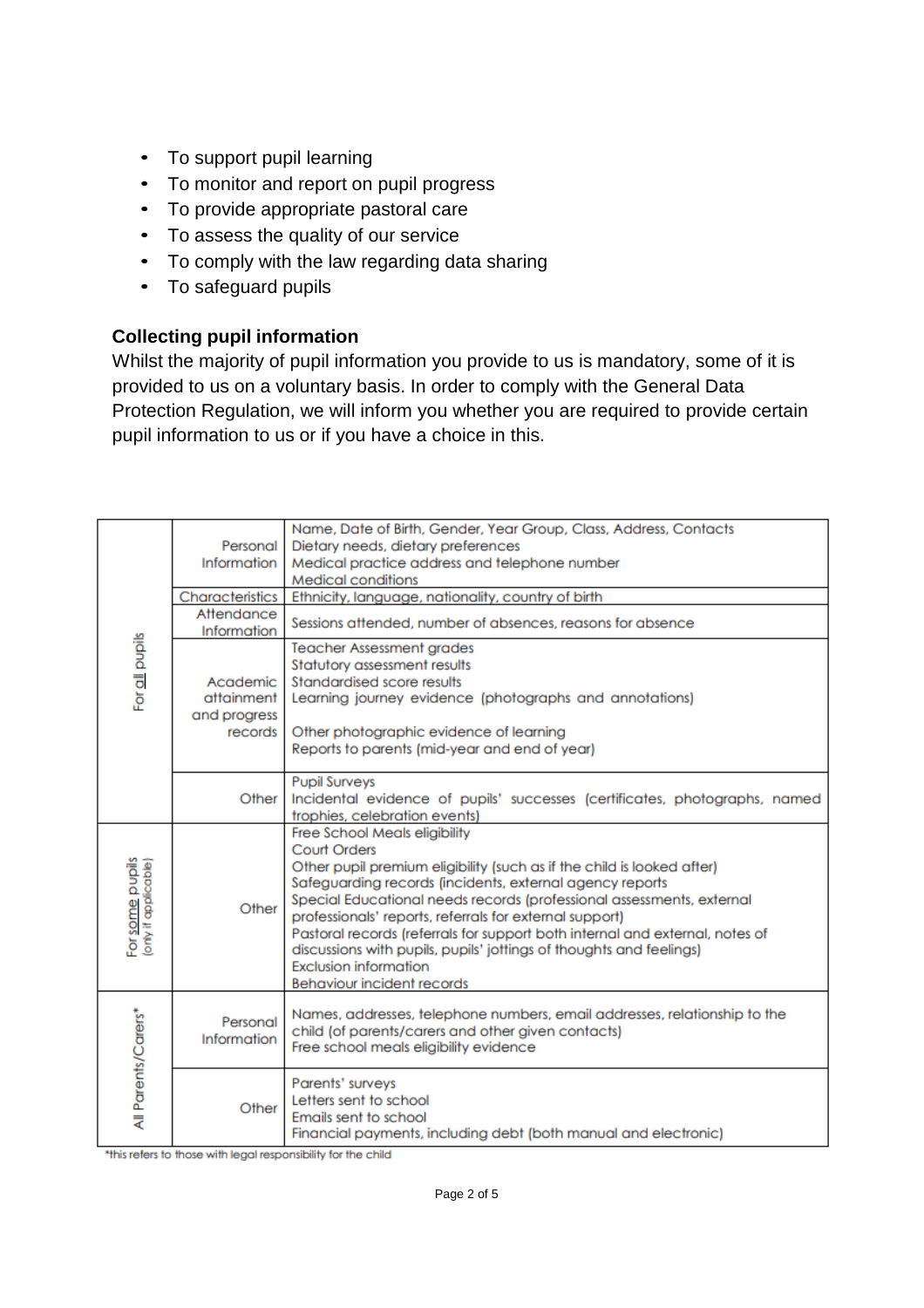### **Which data is collected?**

The categories of pupil information that the school collects, holds and shares include the following:

Whilst the majority of the personal data you provide to the school is mandatory, some is provided on a voluntary basis. When collecting data, the school will inform you whether you are required to provide this data or if your consent is needed.

Where consent is required, the school will provide you with specific and explicit information with regards to the reasons the data is being collected and how the data will be used.

Under the UK General Data Protection Regulation (GDPR), the lawful bases we rely on for processing pupil information are:

The lawful bases for processing personal data are set out in Article 6 of the UK General Data Protection Regulation. The school processed such data because we have:

(6a) Consent: parents have given clear consent for us to process their (and their child's) personal data for the purposes indicated above.

(6c) A Legal obligation: the processing is necessary for us to comply with the law (e.g. we are required by law to submit certain teacher assessment information and to safeguard pupils' welfare by sharing information with other agencies).

(6d) A duty to safeguard pupils: the processing is necessary in order to protect the vital interests of the data subject (children); (e.g. if we are required to share medical history information with emergency services in the event of an accident or to other agencies when a child may be in danger).

(6e) Public task: the processing is necessary for us to perform a task in the public interest or for our official functions, and the task or function has a clear basis in law (e.g. processing attendance information or academic attainment and progress records).

# **Storing pupil data**

Personal data relating to pupils and their families is stored in line with the school's Data Protection Policy. In accordance with the GDPR, the school does not store personal data indefinitely; data is only stored for as long as is necessary to complete the task for which it was originally collected.

Please visit the following link for more information on guidelines for data retention periods

https://c.ymcdn.com/sites/irms.site-ym.com/resource/collection/8BCEF755-0353- 4F66-9877-CCDA4BFEEAC4/2016 IRMS Toolkit for Schools v5 Master.pdf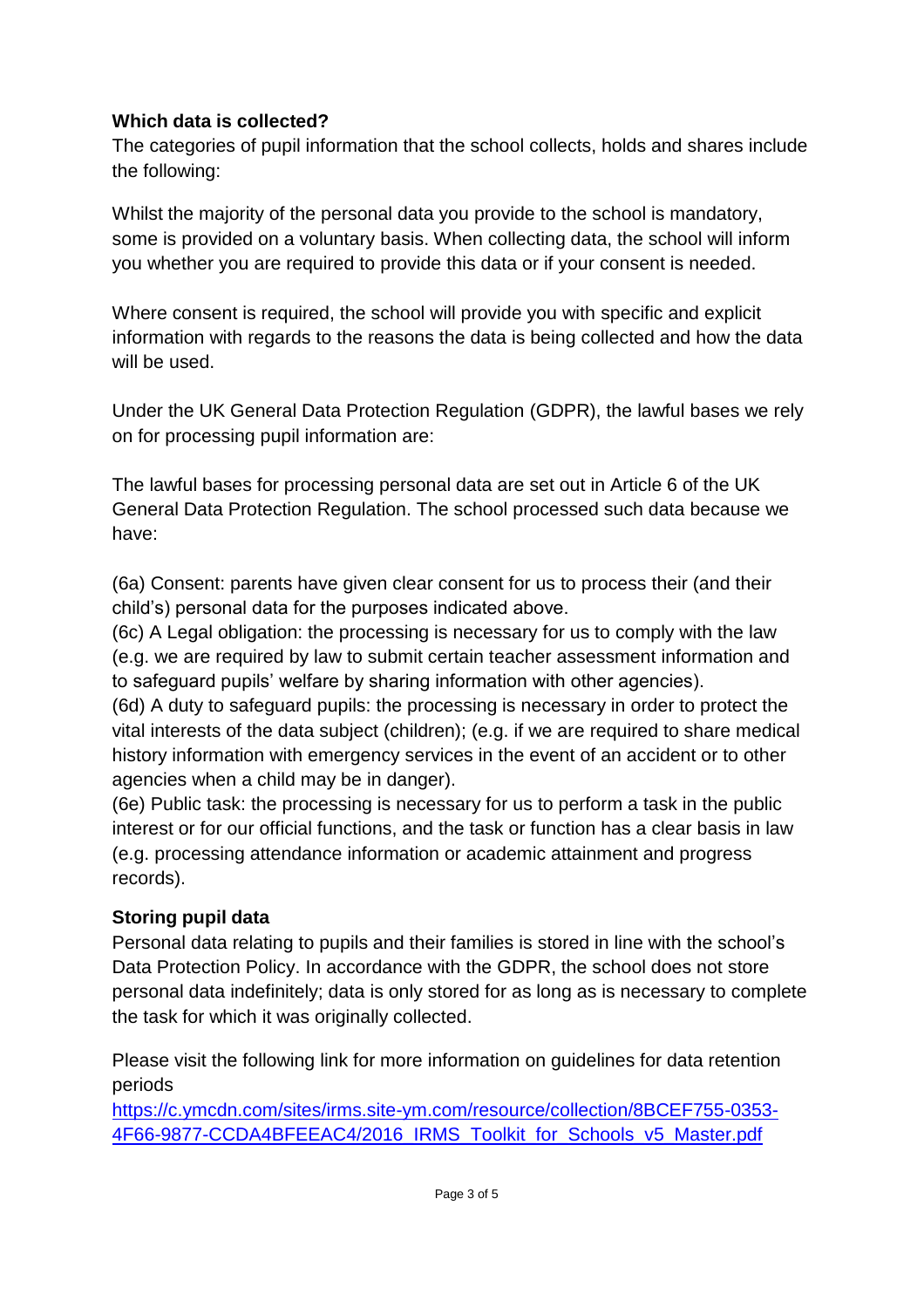### **Why we share pupil information**

The school is required to share pupils' data with the DfE on a statutory basis. The National Pupil Database (NPD) is managed by the DfE and contains information about pupils in schools in England. We are required by law to provide information about our pupils to the DfE as part of statutory data collections, such as the school census; some of this information is then stored in the NPD.

The DfE may share information about our pupils from the NDP with third parties who promote the education or wellbeing of children in England by:

- Conducting research or analysis.
- Producing statistics.
- Providing information, advice or guidance.

The DfE has robust processes in place to ensure the confidentiality of any data shared from the NDP is maintained. We will not share your personal information with any third parties without your consent, unless the law allows us to do so.

#### **Who we share pupil information with**

We routinely share pupil information with:

- Our local authority (Devon County Council)
- the Department for Education (DfE)
- the NHS
- Social Services
- Career Services
- Schools/Local authorities that pupils attend after leaving us

#### *Youth Support Services*

#### *Pupils Aged 13+*

Once our pupils reach the age of 13, we also pass pupil information to our local authority and / or provider of youth support services as they have responsibilities in relation to the education or training of 13-19 year olds under section 507B of the Education Act 1996. This enables them to provide services as follows:

- youth support services
- careers advisers

The information shared is limited to the child's name, address and date of birth. However where a parent or guardian provides their consent, other information relevant to the provision of youth support services will be shared. This right is transferred to the child / pupil once they reach the age 16*.*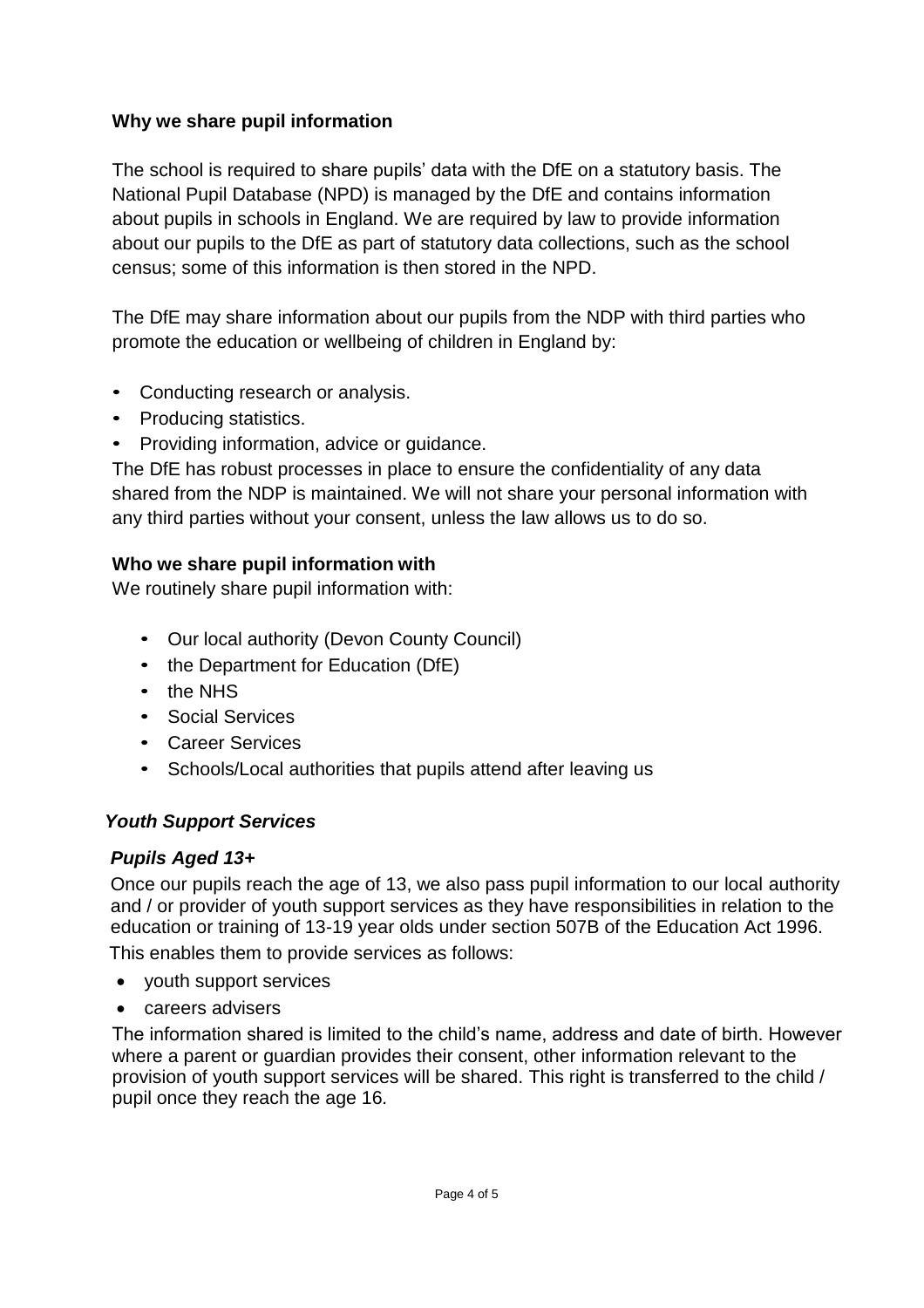### **Requesting access to your personal data**

Under data protection legislation, parents and pupils have the right to request access to information about them that we hold.

You also have the right to:

- object to processing of personal data that is likely to cause, or is causing, damage or distress
- prevent processing for the purpose of direct marketing/communication (opt out
- object to decisions being taken by automated means
- in certain circumstances, have inaccurate personal data rectified, blocked, erased or destroyed; and
- claim compensation for damages caused by a breach of the Data Protection regulations

If you have a concern about the way we are collecting or using your personal data, we ask that you raise your concern with us in the first instance. Alternatively, you can contact the Information Commissioner's Office at https://ico.org.uk/concerns/

# **Scott Deeming is the (DPO) Data Protection Officer.**

If you have a concern about the way we are collecting or using your personal data, we request that you raise your concern with us in the first instance. To make a request for your personal information, or be given access to your child's educational record, contact Scott Deeming via [DPO@ospreylearningtrust.co.uk](mailto:scott.deeming@teignmouth.devon.sch.uk) [o](mailto:scott.deeming@teignmouth.devon.sch.uk)r by post to: Osprey Learning Trust, Teignmouth Community School, Exeter Road, Teignmouth, Devon TQ14 9HZ. His role is to oversee and monitor the school's data protection procedures, and to ensure they are compliant with the GDPR.

# **Last Updated**

We may need to update this privacy notice periodically so we recommend that you revisit this information from time to time. This version was last updated on 29th November 2021.